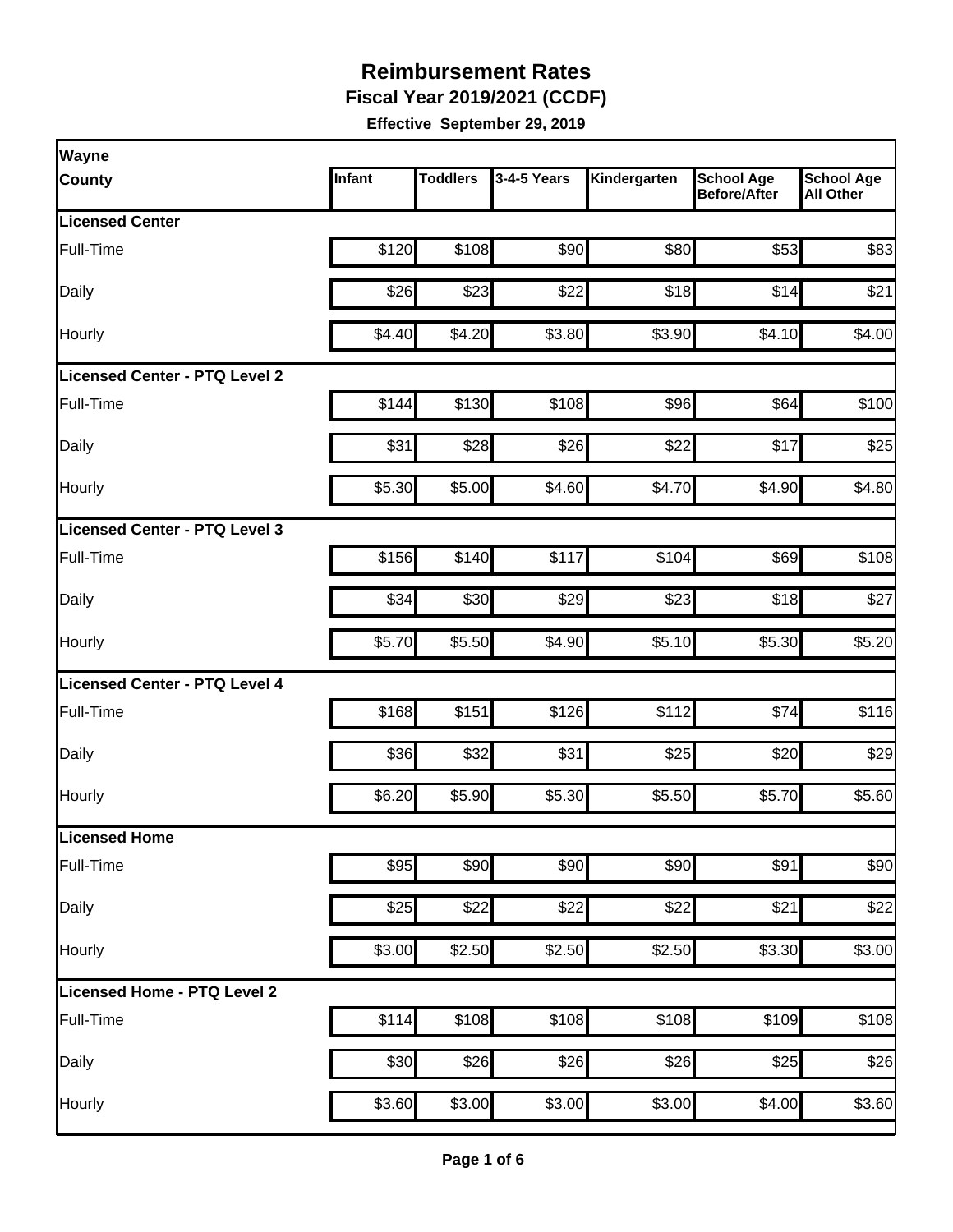**Fiscal Year 2019/2021 (CCDF)** 

| Wayne                                    |        |                 |             |                    |                                          |                                       |
|------------------------------------------|--------|-----------------|-------------|--------------------|------------------------------------------|---------------------------------------|
| <b>County</b>                            | Infant | <b>Toddlers</b> | 3-4-5 Years | Kindergarten       | <b>School Age</b><br><b>Before/After</b> | <b>School Age</b><br><b>All Other</b> |
| Licensed Home - PTQ Level 3              |        |                 |             |                    |                                          |                                       |
| Full-Time                                | \$124  | \$117           | \$117       | \$117              | \$118                                    | \$117                                 |
| Daily                                    | \$33   | \$29            | \$29        | \$29               | \$27                                     | \$29                                  |
| Hourly                                   | \$3.90 | \$3.30          | \$3.30      | \$3.30             | \$4.30                                   | \$3.90                                |
| <b>Licensed Home - PTQ Level 4</b>       |        |                 |             |                    |                                          |                                       |
| Full-Time                                | \$133  | \$126           | \$126       | \$126              | \$127                                    | \$126                                 |
| Daily                                    | \$35   | \$31            | \$31        | \$31               | \$29                                     | \$31                                  |
| Hourly                                   | \$4.20 | \$3.50          | \$3.50      | \$3.50             | \$4.60                                   | \$4.20                                |
| <b>Registered Ministry</b>               |        |                 |             |                    |                                          |                                       |
| Full-Time                                | \$81   | \$72            | \$61        | \$57               | \$40                                     | \$63                                  |
| Daily                                    | \$12   | \$12            | \$12        | \$10               | \$9                                      | \$12                                  |
| Hourly                                   | \$3.10 | \$3.00          | \$2.90      | \$2.90             | \$2.20                                   | \$2.20                                |
| <b>Registered Ministry - PTQ Level 1</b> |        |                 |             |                    |                                          |                                       |
| Full-Time                                | \$101  | \$90            | \$76        | \$69               | \$47                                     | \$73                                  |
| Daily                                    | \$19   | \$18            | \$17        | \$14               | \$12                                     | \$17                                  |
| Hourly                                   | \$3.80 | \$3.60          | \$3.40      | \$3.40             | \$3.20                                   | \$3.10                                |
| <b>Registered Ministry - PTQ Level 2</b> |        |                 |             |                    |                                          |                                       |
| Full-Time                                | \$144  | \$130           | \$108       | \$96               | \$64                                     | \$100                                 |
| <b>Daily</b>                             | \$31   | \$28            | \$26        | \$22               | \$17                                     | \$25                                  |
| Hourly                                   | \$5.30 | \$5.00          | \$4.60      | \$4.70             | \$4.90                                   | \$4.80                                |
| <b>Registered Ministry - PTQ Level 3</b> |        |                 |             |                    |                                          |                                       |
| Full-Time                                | \$156  | \$140           | \$117       | \$104              | \$69                                     | \$108                                 |
| Daily                                    | \$34   | \$30            | \$29        | \$23               | \$18                                     | \$27                                  |
| Hourly                                   | \$5.70 | \$5.50          | \$4.90      | $\overline{$}5.10$ | \$5.30                                   | \$5.20                                |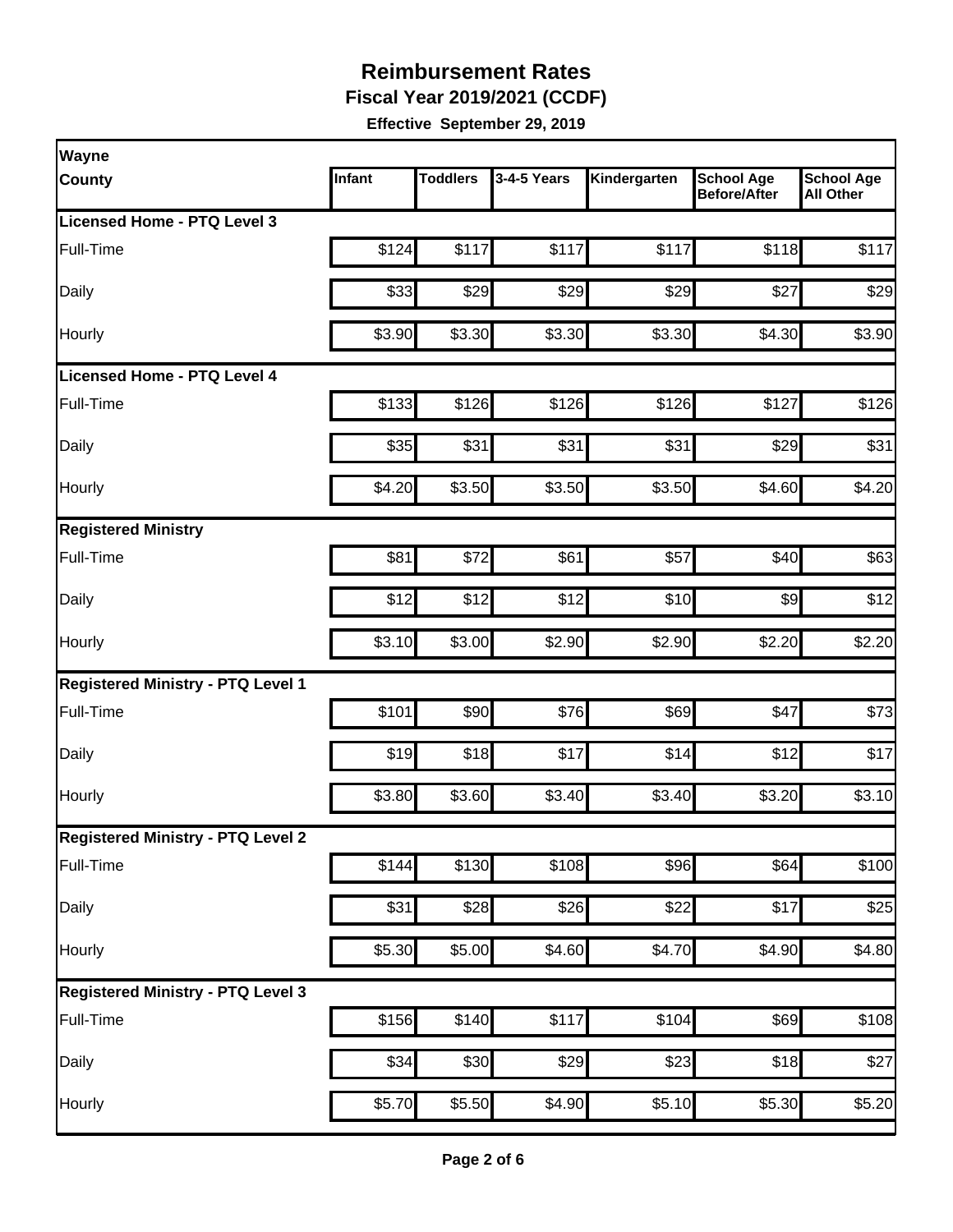**Fiscal Year 2019/2021 (CCDF)** 

| <b>Wayne</b>                             |        |                 |             |              |                                          |                                       |  |  |  |
|------------------------------------------|--------|-----------------|-------------|--------------|------------------------------------------|---------------------------------------|--|--|--|
| County                                   | Infant | <b>Toddlers</b> | 3-4-5 Years | Kindergarten | <b>School Age</b><br><b>Before/After</b> | <b>School Age</b><br><b>All Other</b> |  |  |  |
| <b>Registered Ministry - PTQ Level 4</b> |        |                 |             |              |                                          |                                       |  |  |  |
| Full-Time                                | \$168  | \$151           | \$126       | \$112        | \$74                                     | \$116                                 |  |  |  |
| Daily                                    | \$36   | \$32            | \$31        | \$25         | \$20                                     | \$29                                  |  |  |  |
| Hourly                                   | \$6.20 | \$5.90          | \$5.30      | \$5.50       | \$5.70                                   | \$5.60                                |  |  |  |
| <b>Exempt Center</b>                     |        |                 |             |              |                                          |                                       |  |  |  |
| Full-Time                                | \$81   | \$72            | \$61        | \$57         | \$40                                     | \$63                                  |  |  |  |
| Daily                                    | \$12   | \$12            | \$12        | \$10         | \$9                                      | \$12                                  |  |  |  |
| Hourly                                   | \$3.10 | \$3.00          | \$2.90      | \$2.90       | \$2.20                                   | \$2.20                                |  |  |  |
| <b>Accredited Exempt Center</b>          |        |                 |             |              |                                          |                                       |  |  |  |
| Full-Time                                | \$116  | \$110           | \$95        | \$88         | \$56                                     | \$89                                  |  |  |  |
| Daily                                    | \$29   | \$25            | \$24        | \$20         | \$15                                     | \$23                                  |  |  |  |
| Hourly                                   | \$4.80 | \$4.60          | \$4.20      | \$4.30       | \$4.50                                   | \$4.40                                |  |  |  |
| <b>Exempt Home</b>                       |        |                 |             |              |                                          |                                       |  |  |  |
| Full-Time                                | \$83   | \$79            | \$73        | \$73         | \$67                                     | \$67                                  |  |  |  |
| Daily                                    | \$17   | \$16            | \$17        | \$14         | \$14                                     | \$15                                  |  |  |  |
| Hourly                                   | \$2.20 | \$2.20          | \$2.20      | \$2.20       | \$2.20                                   | \$2.20                                |  |  |  |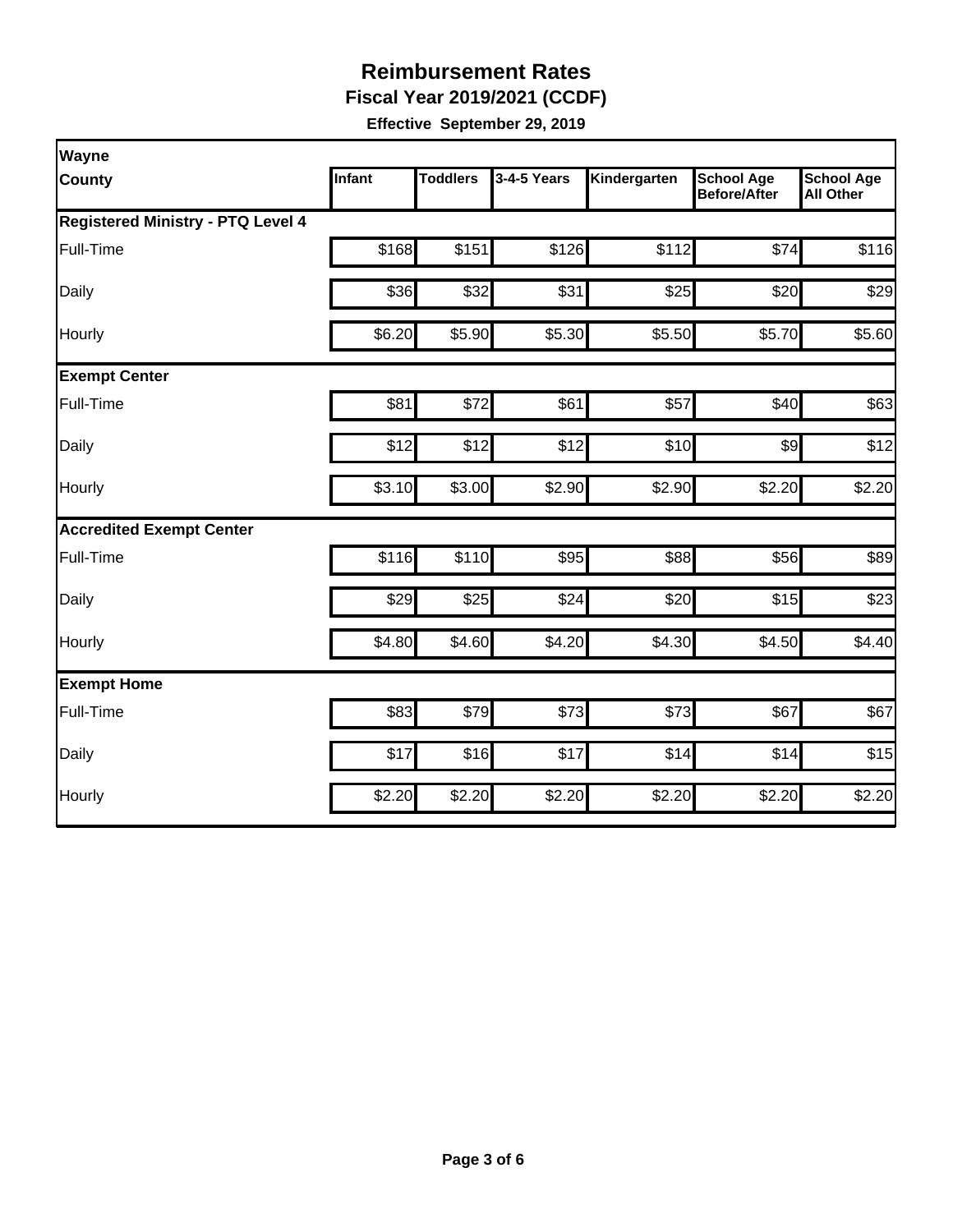#### **Reimbursement Rates School Year 2019/2021 (OMW Pre-K)**

|  | Effective September 29, 2019 |  |  |
|--|------------------------------|--|--|
|--|------------------------------|--|--|

| Wayne                         |        |                 |             |              |                                   |                                       |
|-------------------------------|--------|-----------------|-------------|--------------|-----------------------------------|---------------------------------------|
| <b>County</b>                 | Infant | <b>Toddlers</b> | 3-4-5 Years | Kindergarten | <b>School Age</b><br>Before/After | <b>School Age</b><br><b>All Other</b> |
| Licensed Center - PTQ Level 3 |        |                 |             |              |                                   |                                       |
| Full-Time                     |        |                 | \$128.70    |              |                                   |                                       |
| Daily                         |        |                 |             |              |                                   |                                       |
| Hourly                        |        |                 |             |              |                                   |                                       |
| Licensed Center - PTQ Level 4 |        |                 |             |              |                                   |                                       |
| Full-Time                     |        |                 | \$138.60    |              |                                   |                                       |
| Daily                         |        |                 |             |              |                                   |                                       |
| Hourly                        |        |                 |             |              |                                   |                                       |
| Licensed Home - PTQ Level 3   |        |                 |             |              |                                   |                                       |
| Full-Time                     |        |                 | \$128.70    |              |                                   |                                       |
| Daily                         |        |                 |             |              |                                   |                                       |
| Hourly                        |        |                 |             |              |                                   |                                       |
| Licensed Home - PTQ Level 4   |        |                 |             |              |                                   |                                       |
| Full-Time                     |        |                 | \$138.60    |              |                                   |                                       |
| Daily                         |        |                 |             |              |                                   |                                       |
| Hourly                        |        |                 |             |              |                                   |                                       |
| VCP Ministry - PTQ Level 0    |        |                 |             |              |                                   |                                       |
| Full-Time                     |        |                 | \$67.10     |              |                                   |                                       |
| Daily                         |        |                 |             |              |                                   |                                       |
| Hourly                        |        |                 |             |              |                                   |                                       |
| VCP Ministry - PTQ Level 3    |        |                 |             |              |                                   |                                       |
| Full-Time                     |        |                 | \$128.70    |              |                                   |                                       |
| Daily                         |        |                 |             |              |                                   |                                       |
| Hourly                        |        |                 |             |              |                                   |                                       |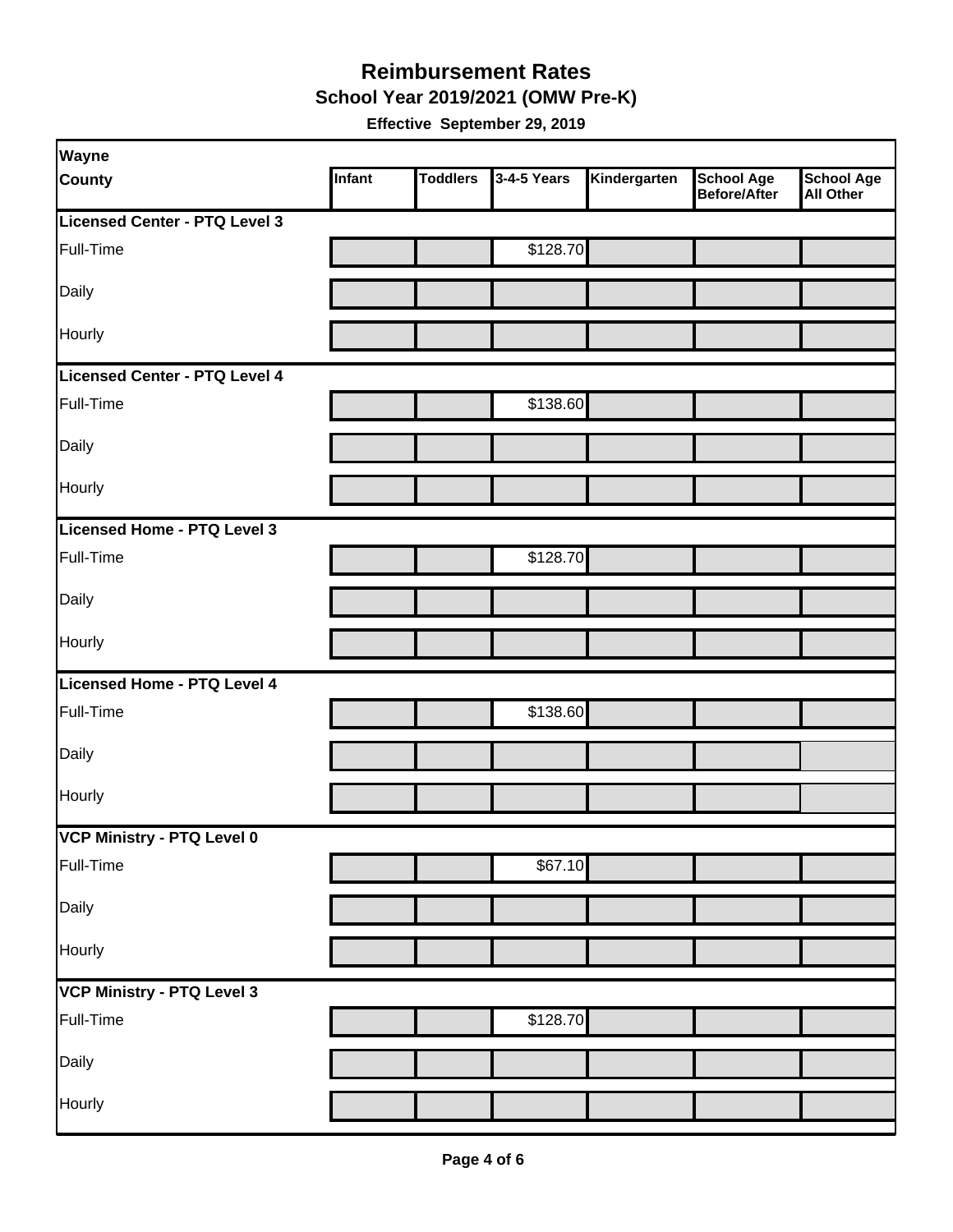**School Year 2019/2021 (OMW Pre-K)** 

| Wayne                                   |               |                 |             |              |                                          |                                       |  |  |
|-----------------------------------------|---------------|-----------------|-------------|--------------|------------------------------------------|---------------------------------------|--|--|
| <b>County</b>                           | <b>Infant</b> | <b>Toddlers</b> | 3-4-5 Years | Kindergarten | <b>School Age</b><br><b>Before/After</b> | <b>School Age</b><br><b>All Other</b> |  |  |
| <b>VCP Ministry - PTQ Level 4</b>       |               |                 |             |              |                                          |                                       |  |  |
| Full-Time                               |               |                 | \$138.60    |              |                                          |                                       |  |  |
| Daily                                   |               |                 |             |              |                                          |                                       |  |  |
| Hourly                                  |               |                 |             |              |                                          |                                       |  |  |
| Private Accredited School - PTQ Level 0 |               |                 |             |              |                                          |                                       |  |  |
| Full-Time                               |               |                 | \$99.00     |              |                                          |                                       |  |  |
| Daily                                   |               |                 |             |              |                                          |                                       |  |  |
| Hourly                                  |               |                 |             |              |                                          |                                       |  |  |
| Private Accredited School - PTQ Level 1 |               |                 |             |              |                                          |                                       |  |  |
| Full-Time                               |               |                 | \$99.00     |              |                                          |                                       |  |  |
| Daily                                   |               |                 |             |              |                                          |                                       |  |  |
| <b>Hourly</b>                           |               |                 |             |              |                                          |                                       |  |  |
| Private Accredited School - PTQ Level 2 |               |                 |             |              |                                          |                                       |  |  |
| Full-Time                               |               |                 | \$118.80    |              |                                          |                                       |  |  |
| Daily                                   |               |                 |             |              |                                          |                                       |  |  |
| Hourly                                  |               |                 |             |              |                                          |                                       |  |  |
| Private Accredited School - PTQ Level 3 |               |                 |             |              |                                          |                                       |  |  |
| Full-Time                               |               |                 | \$128.70    |              |                                          |                                       |  |  |
| Daily                                   |               |                 |             |              |                                          |                                       |  |  |
| Hourly                                  |               |                 |             |              |                                          |                                       |  |  |
| Private Accredited School - PTQ Level 4 |               |                 |             |              |                                          |                                       |  |  |
| Full-Time                               |               |                 | \$138.60    |              |                                          |                                       |  |  |
| Daily                                   |               |                 |             |              |                                          |                                       |  |  |
| Hourly                                  |               |                 |             |              |                                          |                                       |  |  |